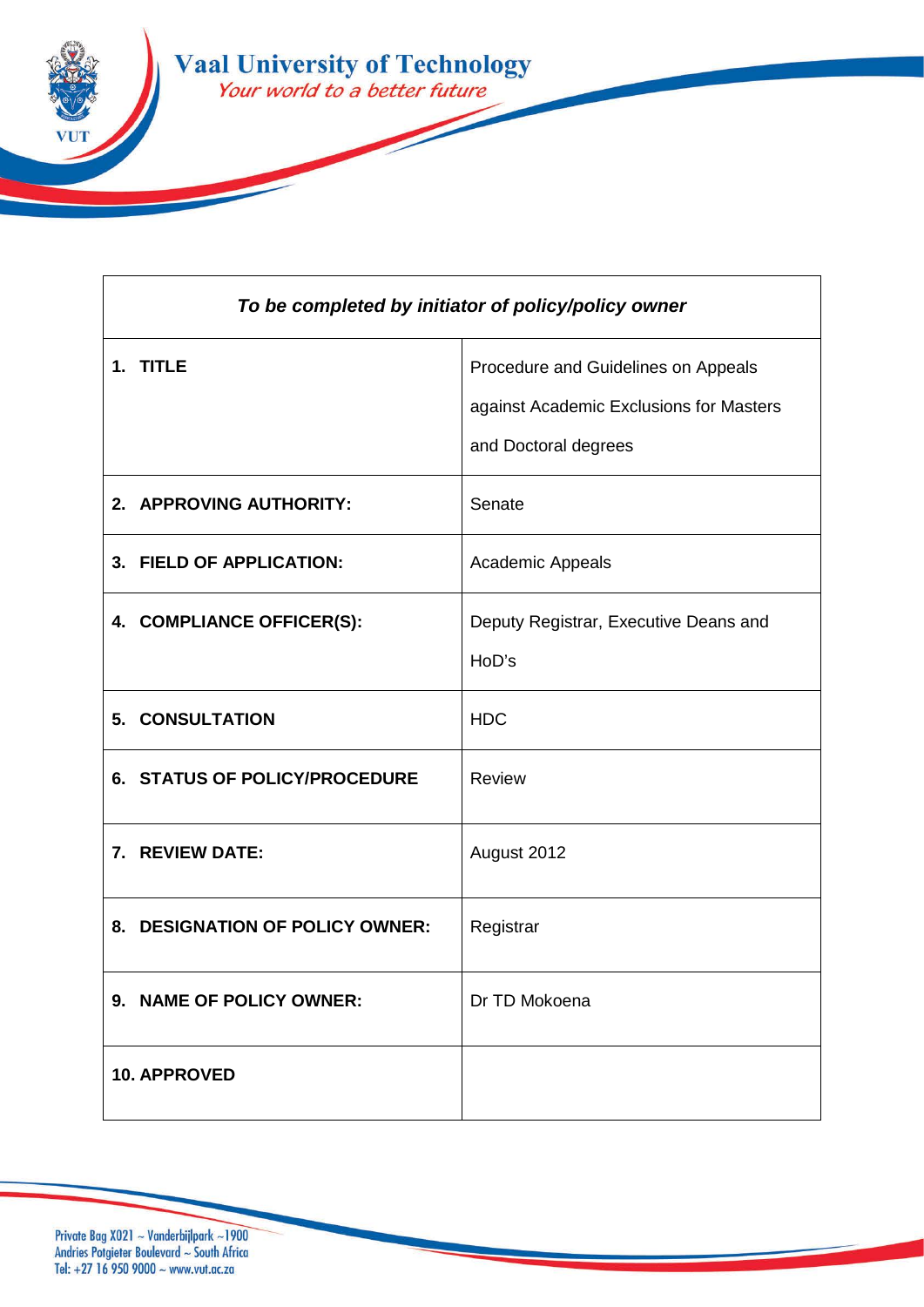# **PROCEDURE AND GUIDELINES ON APPEALS AGAINST ACADEMIC EXCLUSIONS**

# **1. INTRODUCTION**

- 1.1. These procedural guidelines recognise the Vaal University of Technology's responsibility to provide a fair and equitable opportunity for students to appeal against the University's application of regulations and policies as well as against behaviour that affect the students directly. The procedures described in this document are intended to provide a mechanism to remedy real or perceived injustices in the application of and appeals against decisions based on the Admissions Policy's Procedure on Continuation of Studies.
- 1.2. Students who wish to express a concern are strongly encouraged to communicate informally with their lecturers, HoD's, executive deans and/or the appropriate administrative officers before seeking a review under formal procedures. Experience shows that the great majority of questions or complaints can be resolved satisfactorily through informal communication.

# **2. GROUNDS FOR APPEAL**

The grounds for appeals against academic exclusions typically fall under the following categories:

- a) A student questions the assessment of his/her performance or his/her academic standing and alleges error in the academic judgement of his/her work.
- b) A student questions the assessment of his/her performance in a course, or his/her academic standing, and alleges error or injustice on grounds other than the academic judgement of his/her work.
- c) A student believes that the decision of a VUT authority or the action of a VUT official (faculty, staff or employee) in relation to his/her VUT life, not necessarily related to courses or to program or degree requirements has not been fair, just or reasonable.
- d) A student acknowledges that the rules and regulations of the VUT have been applied fairly, but is requesting that an exception to the regulations be made because of special circumstances.

### **3. UNDERLYING PRINCIPLES AND PROVISIONS**

- 3.1. An appeal is the final step a student may take within the VUT to secure a remedy for the academic exclusions stemming from the application of the Continuation of Studies policy and procedure.
- 3.2. The standard of proof for appeal cases is "on the balance of probabilities."
- 3.3. In any appeal, the appellant shall bear the burden of proof that (i) an error in academic judgment has occurred, (ii) an error or injustice has occurred, or (iii) a decision or action made or taken has not been fair, just or reasonable.
- 3.4. The appeals committee shall conduct itself in accordance with the principles of natural justice, which provides that justice must not only be done but must be seen to be done.

### **4. PROCEDURE FOR REVIEWS AND APPEALS**

### **4.1 Office of the Deputy Registrar**

- 4.1.1 The student shall make a prompt and timely request for an appeal (by the published closing date for this purpose), by submitting such an appeal on the prescribed form to the Office of the Deputy Registrar.
- 4.1.2 The application shall include the following information:
	- a statement (description) of the grievance/problem/issue;
	- the grounds for the appeal;
	- the relief sought; and
	- any documents the Appellant wishes to submit to the Appeal Committee as evidence in support of the appeal.